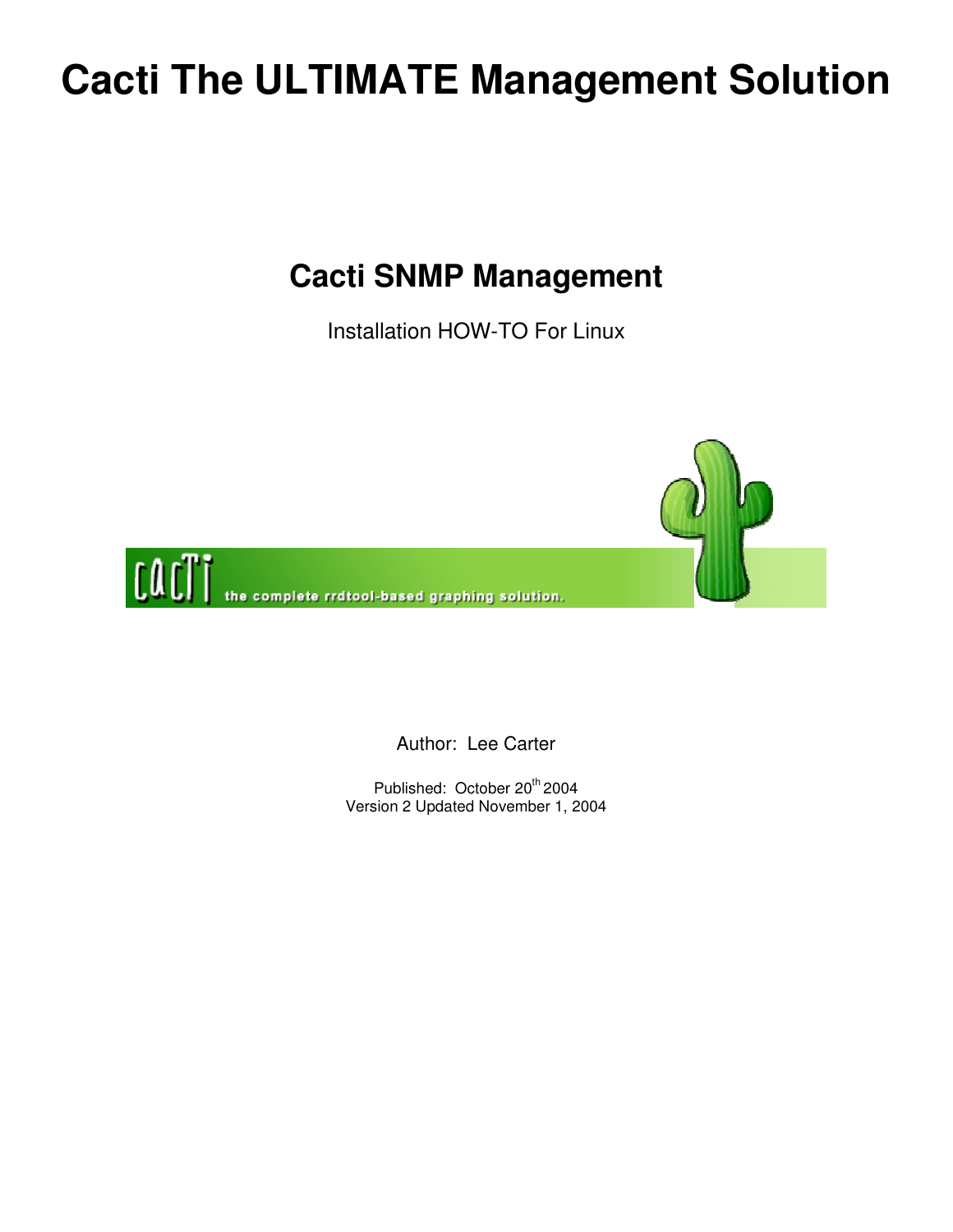

# **Cacti SNMP Management**<br>Installation How-to for Linux

## **Table of Contents**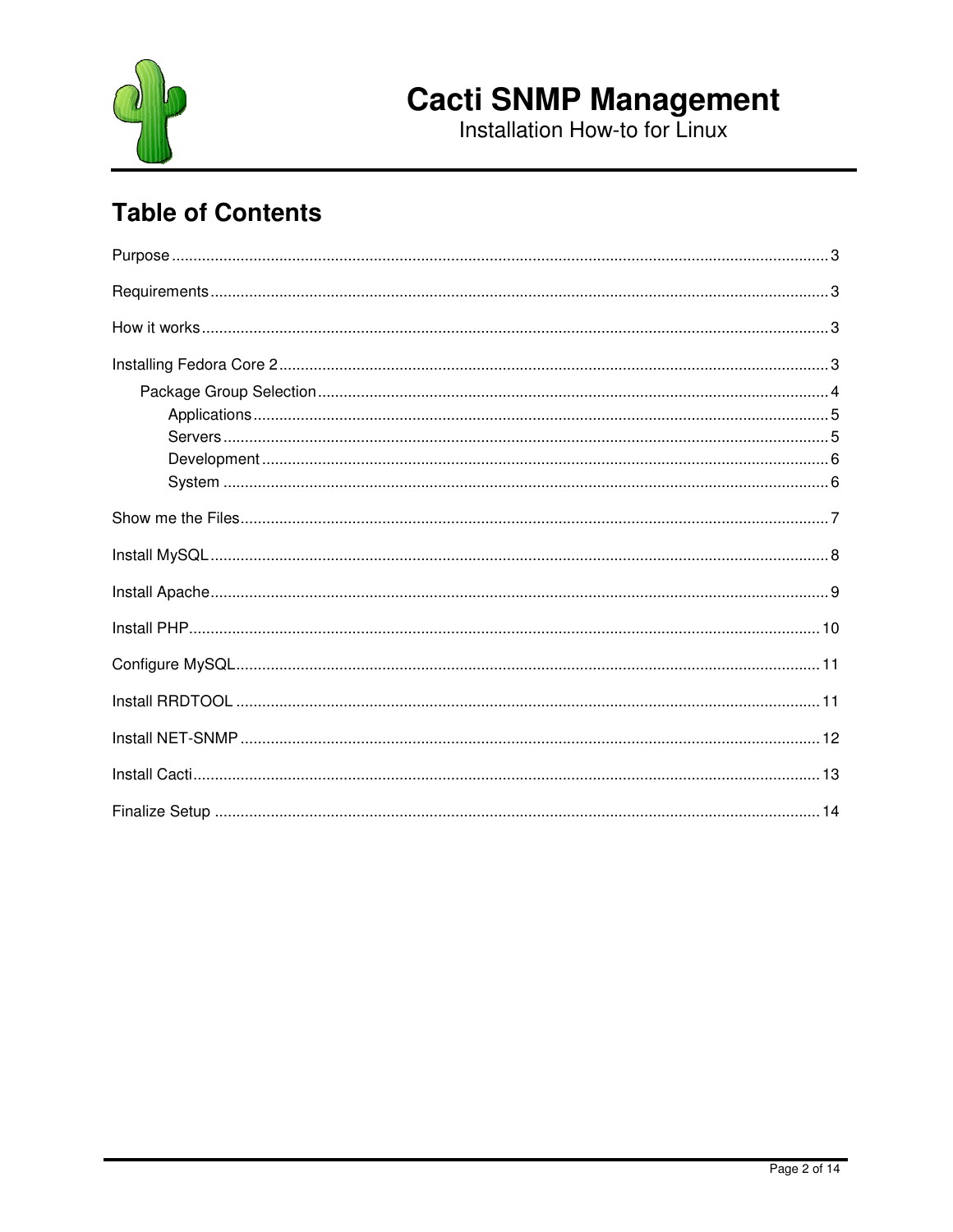

Installation How-to for Linux

### **Purpose**

The purpose of this document is to explain how to install Red Hat's Fedora Core 2 product and utilize a suite of applications for network based SNMP management. This document will take you thru step-bystep how-to install Linux on a new system and configure all the necessary tools that will get you a fully functional SNMP management station. SNMP management can be used to monitor just about anything on just about any IP enabled device.

### **Requirements**

Before you get started make sure you have the following things:

- Fedora Core 2 CD's 1 thru 3
- Active Connection to the Internet
- Computer that can be formatted and have a new OS installed from scratch
- About 3-4 hours of time

### **How it works**

Cacti uses a suite of applications to do visual web front end graphing of results pulled via SNMP. These SNMP values can range from input/output rates on network / server interfaces to the number of macaddresses associated to a given access-point. Using SNMP to manage a network can provide a nontechnical central point of consolidation and health monitoring of your infrastructure. As stated earlier, SNMP is something that is already or can easily be enabled on many IP capable devices. Using SNMP to constantly pull statistical information and graphing that information can be useful in tracking things like disk utilization, network activity and much more. The CACTI application requires several utilities to be configured to work together in order to present the information in a GUI web front end. These utilities include a web server, a database, PHP and RDTOOL. All of which is freely available for the Linux operating system.

## **Installing Fedora Core 2**

The following section will explain how to install Fedora Core2. I do not go through updating the packages on your box once it is installed because technically you don't need to do this for a successfully install. however, from a security prospective it is HIGHLY recommended that you update the system using the up2date utility provided within the GNOME GUI.

Insert Disk 1 and Boot the System (the system must be configured to boot from CDROM for this to work). This will start the install process that I will take you through below.

| <b>Screen Name</b>     | <b>Action Taken</b>                  |
|------------------------|--------------------------------------|
| Media Test             | Select Skip and click OK             |
| Welcome to Fedora Core | <b>Click Next</b>                    |
| Language Selection     | Default=English<br><b>Click Next</b> |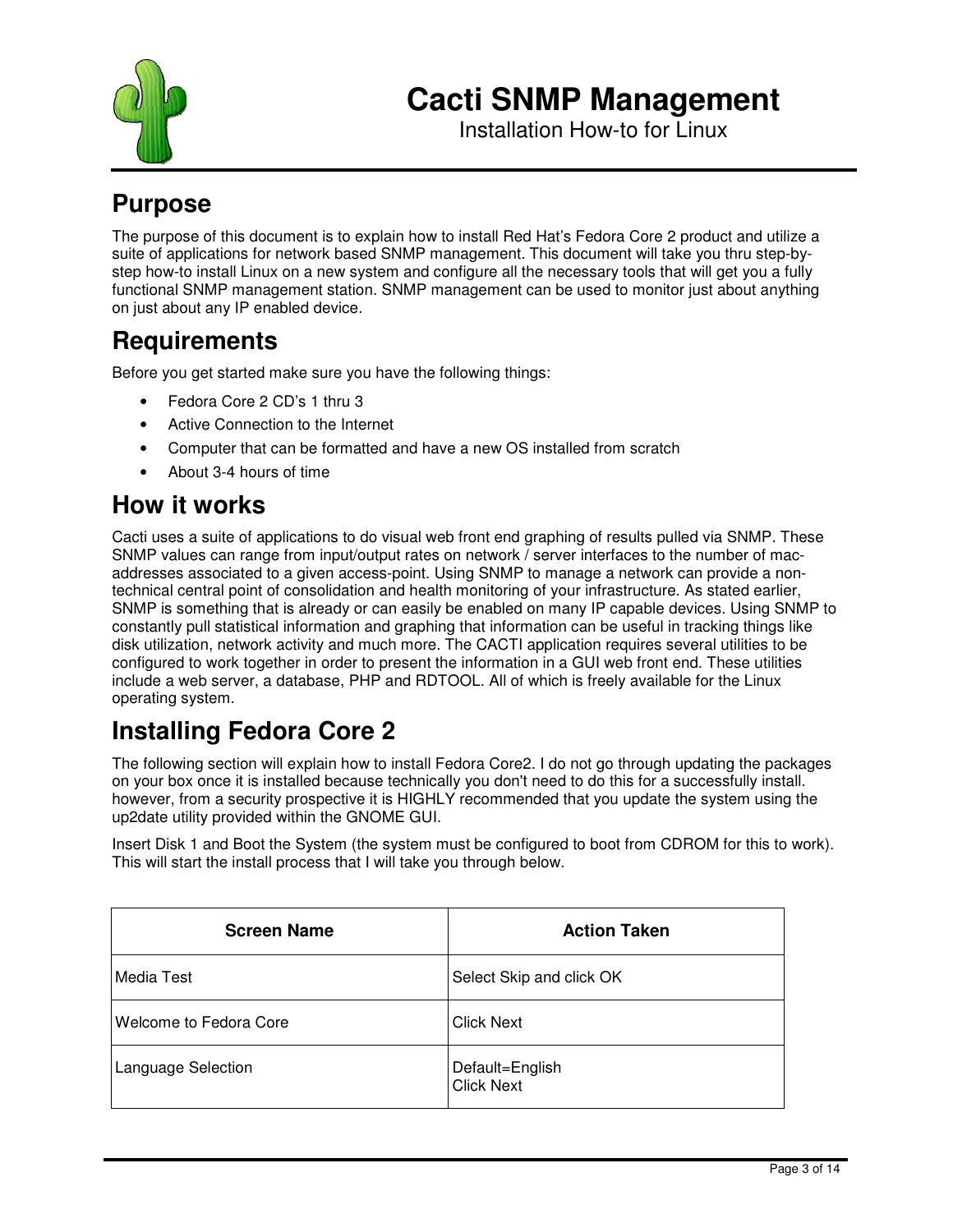

Installation How-to for Linux

| <b>Screen Name</b>              | <b>Action Taken</b>                                                         |
|---------------------------------|-----------------------------------------------------------------------------|
| Keyboard Configuration          | Default=English<br><b>Click Next</b>                                        |
| Installation Type               | <b>Check Custom</b><br><b>Click Next</b>                                    |
| <b>Disk Partitioning Setup</b>  | Default=Automatically Partition<br>Click Next                               |
| <b>Automatic Partition</b>      | <b>Check Remove All</b><br><b>Click Next</b><br>At Warning Screen Click Yes |
| Disk Setup                      | <b>Click Next</b>                                                           |
| <b>Boot Loader Configuation</b> | <b>Click Next</b>                                                           |
| <b>Network Configuration</b>    | Set Desired IP settings<br><b>Click Next</b>                                |
| <b>Firewall Configuration</b>   | Default=Enable Firewall<br>Check WWW<br>Check SSH<br><b>Click Next</b>      |
| Additional Language Support     | Default=English(USA)<br><b>Click Next</b>                                   |
| <b>Time Zone Selection</b>      | Select your Time Zone<br><b>Click Next</b>                                  |
| Set Root Password               | Set password<br><b>Click Next</b>                                           |
| Package Group Selection         | See Below:                                                                  |

#### **Package Group Selection**

Ok, now it is time to setup the packages that you want to install in your new Fedora Core2 Installation. The packages I have selected will guarantee you a successful installation but you may choose to add / remove any packages that will suite your own environment.

Items with  $a + sign$  mean you are to add them from the default Items with a – sign mean you are to remove them from the default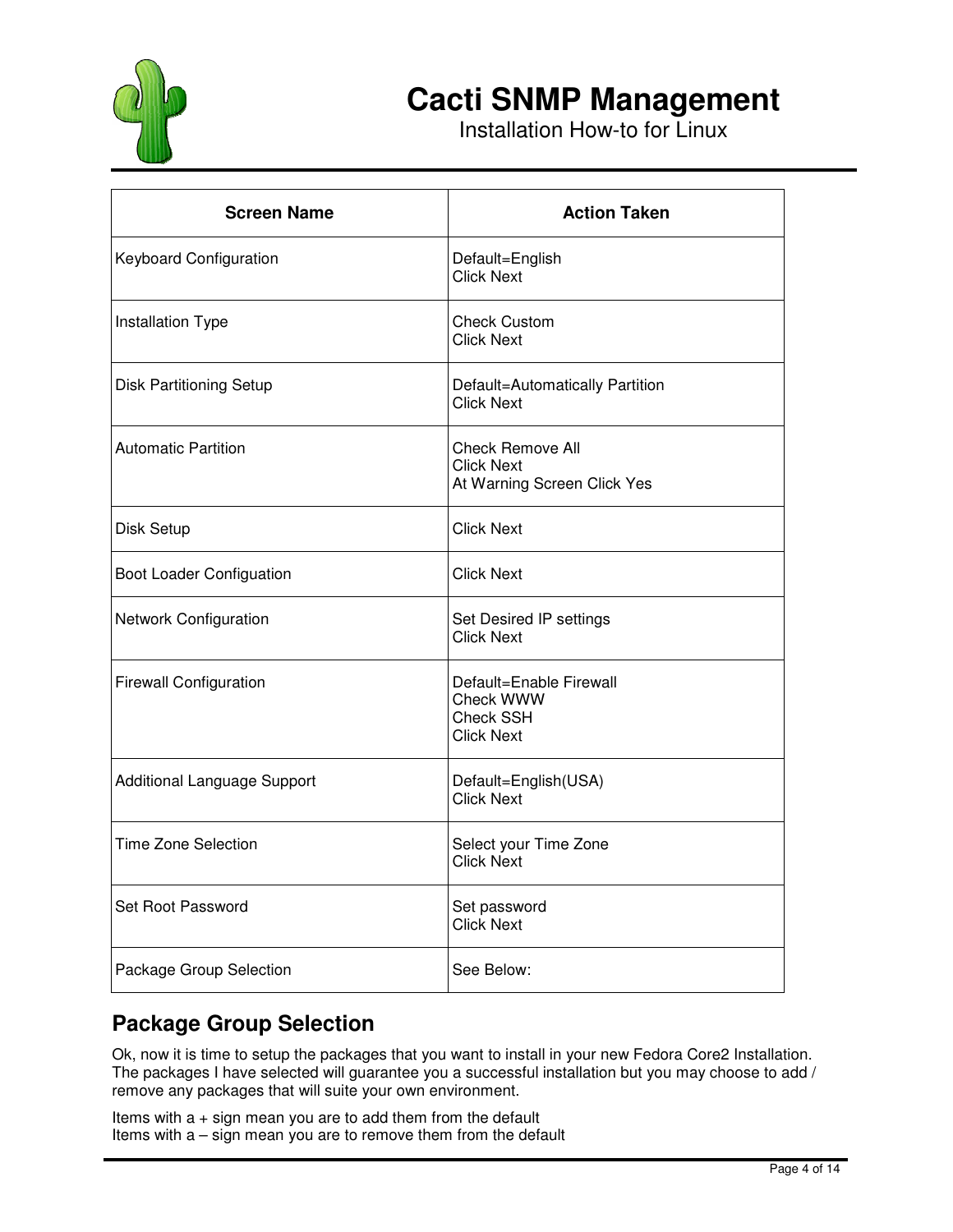

Installation How-to for Linux

#### Items without anything mean to leave it alone **Desktops**

| Package Name        | <b>Action 1</b> | <b>Action 2</b> |
|---------------------|-----------------|-----------------|
| X-Windows           |                 |                 |
| Gnome Desktop       |                 |                 |
| <b>KDE</b>          |                 |                 |
| <b>Package Name</b> | <b>Action 1</b> | <b>Action 2</b> |

#### **Applications**

| <b>Package Name</b>               | <b>Action 1</b>                             | <b>Action 2</b>                           |
|-----------------------------------|---------------------------------------------|-------------------------------------------|
| Editors                           |                                             |                                           |
| <b>Engineering and Scientific</b> |                                             |                                           |
| Graphical Internet                | <b>CLICK</b><br>ON<br><b>DETAILS</b>        | -EVOLUTION<br>-GAIM<br>$+GFTP$<br>-X CHAT |
| <b>Text-based Internet</b>        | <b>CLICK</b><br>ON<br><b>DETAUKS</b>        | -FETCH MAIL<br>+LYNX<br>-MUTT<br>-SLRN    |
| Office / Productivity             | UN-CHECK<br><b>THE</b><br><b>BOX</b>        |                                           |
| Sound and Video                   | <b>UN-CHECK</b><br><b>THE</b><br><b>BOX</b> |                                           |
| Authoring and publishing          |                                             |                                           |
| Graphics                          | UN-CHECK<br><b>THE</b><br><b>BOX</b>        |                                           |
| <b>Games and Entertainment</b>    | <b>UN-CHECK</b><br><b>THE</b><br><b>BOX</b> |                                           |
| <b>Package Name</b>               | <b>Action 1</b>                             | <b>Action 2</b>                           |

#### **Servers**

| <b>Package Name</b>        | <b>Action 1</b>                                                  | <b>Action 2</b>                |
|----------------------------|------------------------------------------------------------------|--------------------------------|
| Server Configuration Tools | CHECK THE<br><b>BOX AND</b><br><b>CLICK ON</b><br><b>DETAILS</b> | +SYSTEM-CONFIG-<br><b>BOOT</b> |
| Web server                 |                                                                  |                                |
| Mail server                |                                                                  |                                |
| <b>Window File Server</b>  | <b>CHECK</b><br><b>THE</b><br><b>BOX</b>                         |                                |
| DNS name server            |                                                                  |                                |
| <b>FTP Server</b>          |                                                                  |                                |
| <b>SQL Database Server</b> |                                                                  |                                |
| News Server                |                                                                  |                                |
| <b>Network Servers</b>     |                                                                  |                                |
|                            |                                                                  |                                |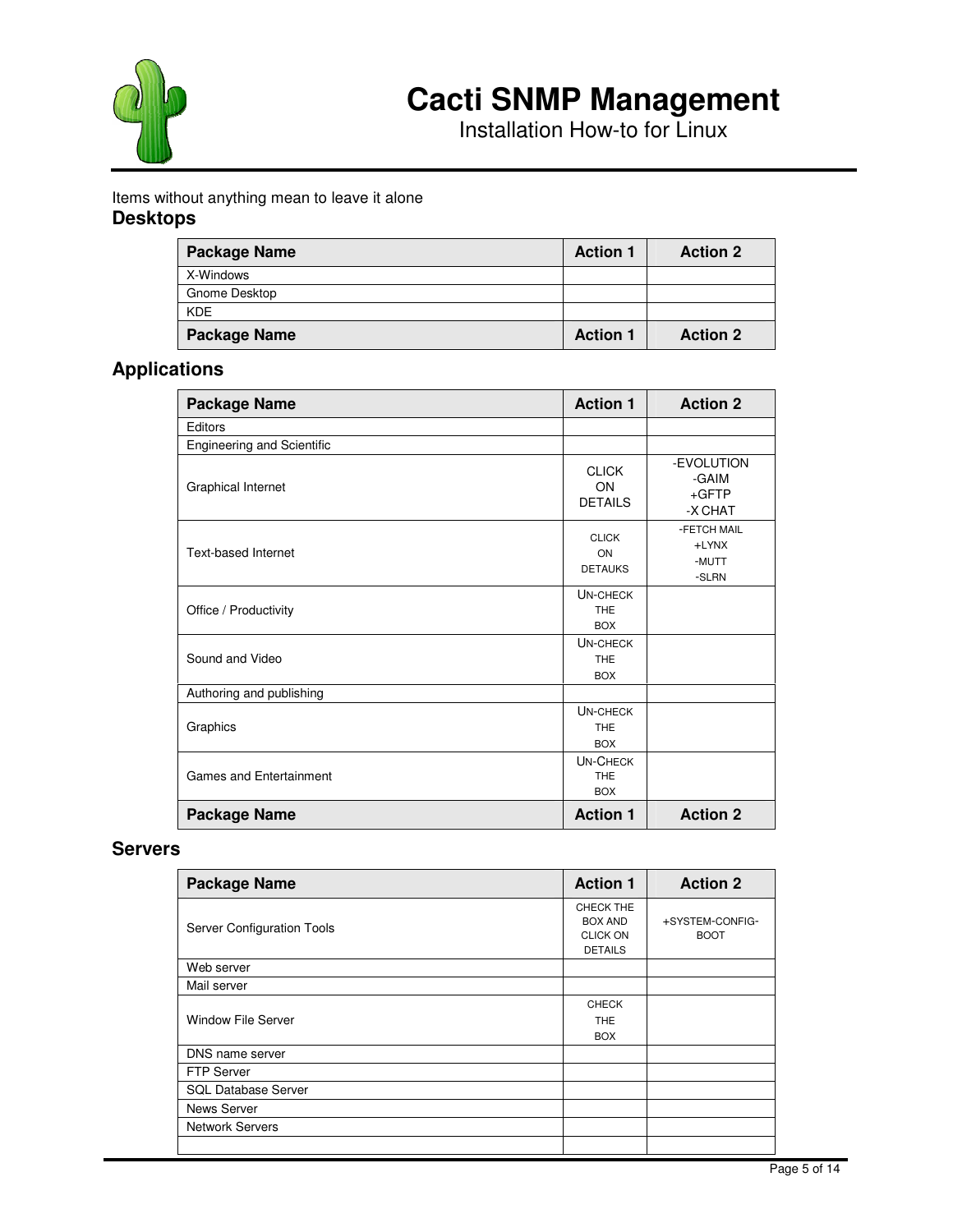

Installation How-to for Linux

| <b>Package Name</b> | <b>Action 1</b> | <b>Action 2</b> |
|---------------------|-----------------|-----------------|
|                     |                 |                 |
|                     |                 |                 |
|                     |                 |                 |

#### **Development**

| <b>Package Name</b>             | <b>Action 1</b> | <b>Action 2</b> |
|---------------------------------|-----------------|-----------------|
|                                 | <b>CHECK</b>    |                 |
| Development Tools               | <b>THE</b>      |                 |
|                                 | <b>BOX</b>      |                 |
|                                 | <b>CHECK</b>    |                 |
| Kernel Development              | THE             |                 |
|                                 | <b>BOX</b>      |                 |
|                                 | <b>CHECK</b>    |                 |
| X Software Development          | <b>THE</b>      |                 |
|                                 | <b>BOX</b>      |                 |
|                                 | <b>CHECK</b>    |                 |
| Gnome Software Development      | <b>THE</b>      |                 |
|                                 | <b>BOX</b>      |                 |
| <b>KDE Software Development</b> |                 |                 |
| <b>Package Name</b>             | <b>Action 1</b> | <b>Action 2</b> |

#### **System**

| Package Name                | <b>Action 1</b>                                               | <b>Action 2</b>                                                       |
|-----------------------------|---------------------------------------------------------------|-----------------------------------------------------------------------|
| <b>Administration Tools</b> | <b>CHECK</b><br><b>THE</b><br><b>BOX</b>                      |                                                                       |
| <b>System Tools</b>         | CHECK THE<br><b>BOX AND</b><br><b>CLICK</b><br><b>DETAILS</b> | -CKERMIT<br>+ETHEREAL-GNOME<br>+NMAP-FRONTEND<br>+TSCLIENT<br>-XDELTA |
| <b>Printing Support</b>     | <b>UN-CHECK</b><br><b>THE</b><br><b>BOX</b>                   |                                                                       |
| Package Name                | <b>Action 1</b>                                               | <b>Action 2</b>                                                       |

Click Next When you are ready to go.

During the install you will be asked to insert disk 2, and 3 (since disk 1 is already in the PC you won't be asked for that one obviously. On my system (Celeron 733 with 256 RAM It took approximately 15 minutes before it asked for Disk 2 and 20 minutes before it asked for Disk 3. Disk 3 finished in approximately 5 minutes making the entire install time (after the initial setup and package selections) to be around 40 minutes.

After it is finished with Disk 3 it will automatically eject the CD and you will need to click REBOOT.

Now that Fedora Core 2 is installed on your system you will have to go thorough an initial setup on the first boot. Here you will need to provide information about License agreement, Date/Time, Display settings, User Accounts, Sound Card, Additional CD's and finally Finish setup. Go through these prompts and when you are finished you should be prompted with a gui login. For the rest of this install login as root until you are finished updating and installing software on the system. After that you can login as the user you created to do everything else.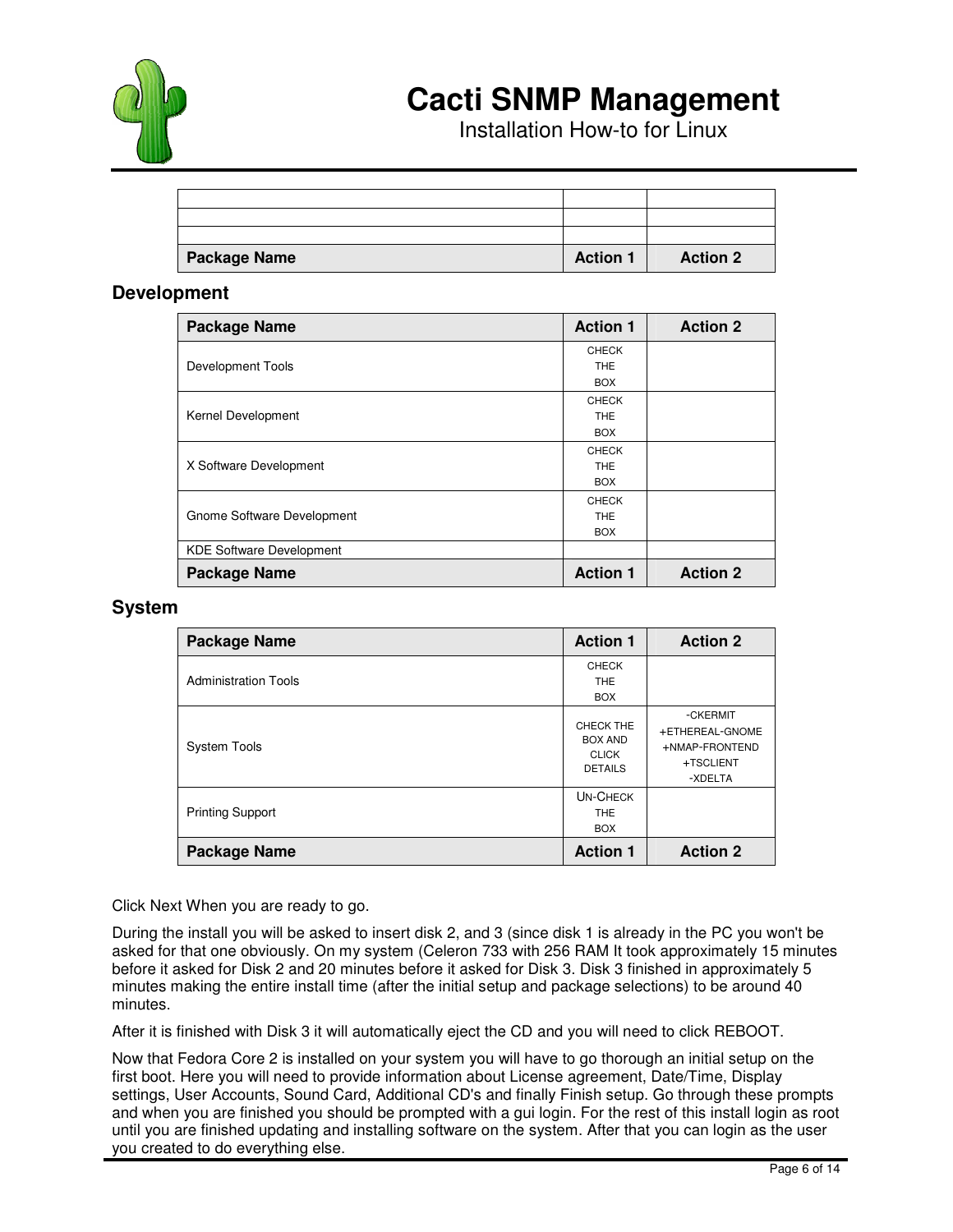

Installation How-to for Linux

## **Show me the Files**

You are now ready to begin downloading the files necessary to install and run Cacti. This can be done via the command line (CLI) using a command called wget. Before we start downloading the files we must first create a directory that we want to download the files to. For sake of this how-to that directory will be located under the root file system (/) in a directory called cacti-install. *(Remember you should be logged in* as root for the duration of this how-to. After all is setup you can login as a normal user and sudo for root *privileged commands if you wish).*

| Run these commands as root                                                        |
|-----------------------------------------------------------------------------------|
| mkdir /cacti-install                                                              |
| cd/cacti-install                                                                  |
| wget http://apache.mirrors.versehost.com/httpd/httpd-2.0.52.tar.gz                |
| wget http://us4.php.net/get/php-4.3.8.tar.gz/from/this/mirror                     |
| wget http://dev.mysql.com/get/Downloads/MySQL-4.0/mysql-                          |
| 4.0.21.tar.gz/from/http://www.signal42.com/mirrors/mysql/                         |
| wget http://people.ee.ethz.ch/~oetiker/webtools/rrdtool/pub/rrdtool-1.0.49.tar.gz |
| wget http://unc.dl.sourceforge.net/sourceforge/net-snmp/net-snmp-5.1.2.tar.gz     |
| wget http://www.cacti.net/downloads/cacti-0.8.6b.tar.gz                           |
| <b>File Download Script</b>                                                       |

Once you have downloaded the files it is HIGHLY recommended to check the directory and make sure all the files are actually downloaded. As noted earlier version numbers change and the location of the files may change so the wget script will fail if that is the case. If they fail during download you must fine a new location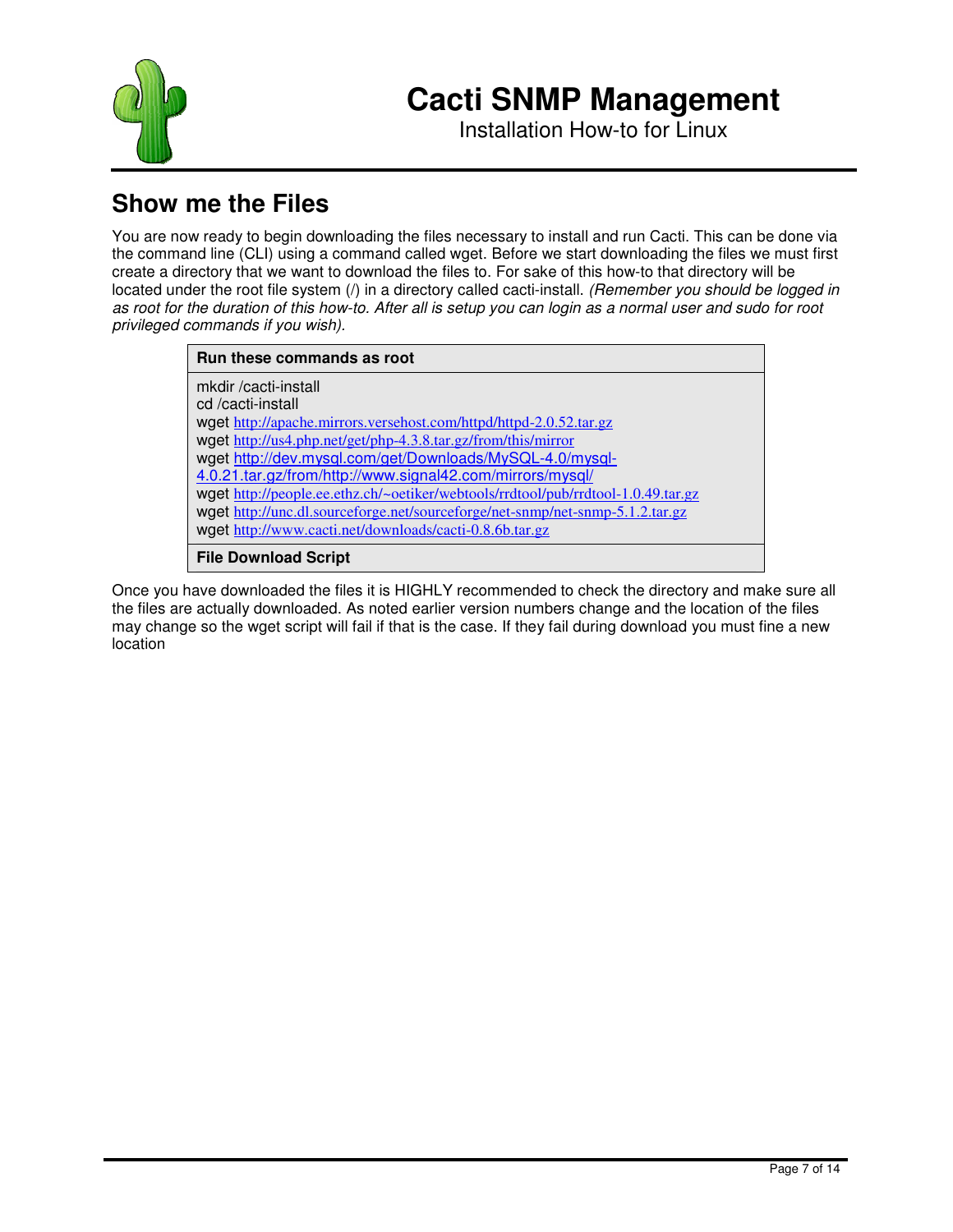



### **Install MySQL**

#### **Run these commands as root**

cd /cacti-install tar -zxvf mysql\* cd mysql\* ./configure --prefix=/usr/local/mysql make make install groupadd mysql useradd -g mysql mysql scripts/mysql\_install\_db chown -R root /usr/local/mysql chown -R mysql /usr/local/mysql/var chgrp -R mysql /usr/local/mysql rm -f /etc/my.cnf cp support-files/my-medium.cnf /etc/my.cnf echo /usr/local/mysql/lib/mysql >> /etc/ld.so.conf echo /usr/local/lib >> /etc/ld.so.conf ldconfig –v cp support-files/mysql.server /etc/init.d/mysql /usr/local/mysql/bin/mysqld\_safe --user=mysql & Echo cd /etc/rc3.d/ ln -s ../init.d/mysql S85mysql ln -s ../init.d/mysql K85mysql cd /etc/rc5.d/ ln -s ../init.d/mysql S85mysql ln -s ../init.d/mysql K85mysql cd /etc/init.d/

chmod 755 mysql

**MySQL Install Script**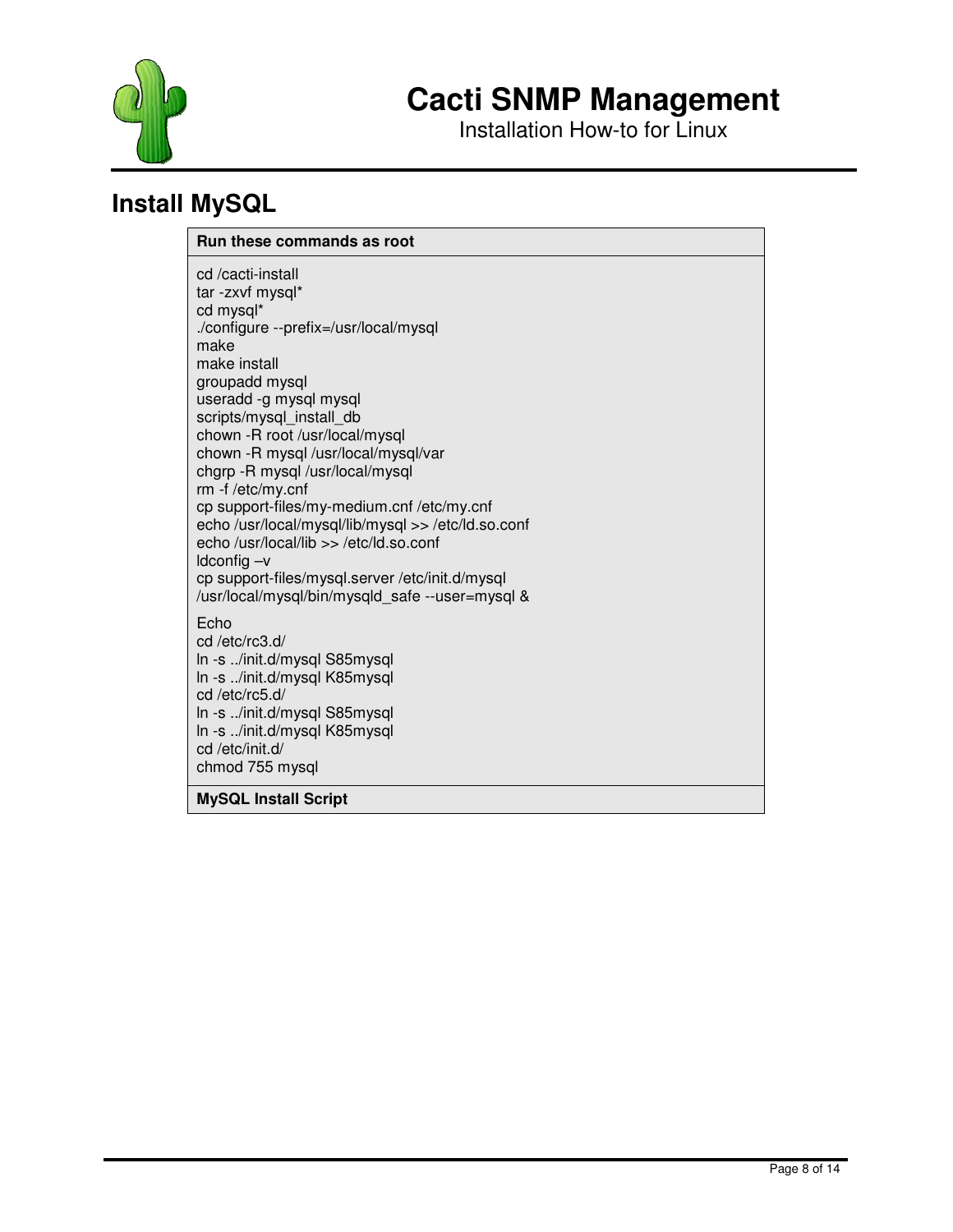



### **Install Apache**

#### **Run these commands as root**

cd /cacti-install tar -zxvf httpd\* cd httpd\* ./configure --prefix=/www –enable-so make make install cd /www/bin cp apachectl /etc/init.d/httpd y cd /etc/rc3.d/ ln -s ../init.d/httpd S85httpd ln -s ../init.d/httpd K85httpd cd /etc/rc5.d/ ln -s ../init.d/httpd S85httpd ln -s ../init.d/httpd K85httpd /www/bin/apachectl start

**Apache Install Script**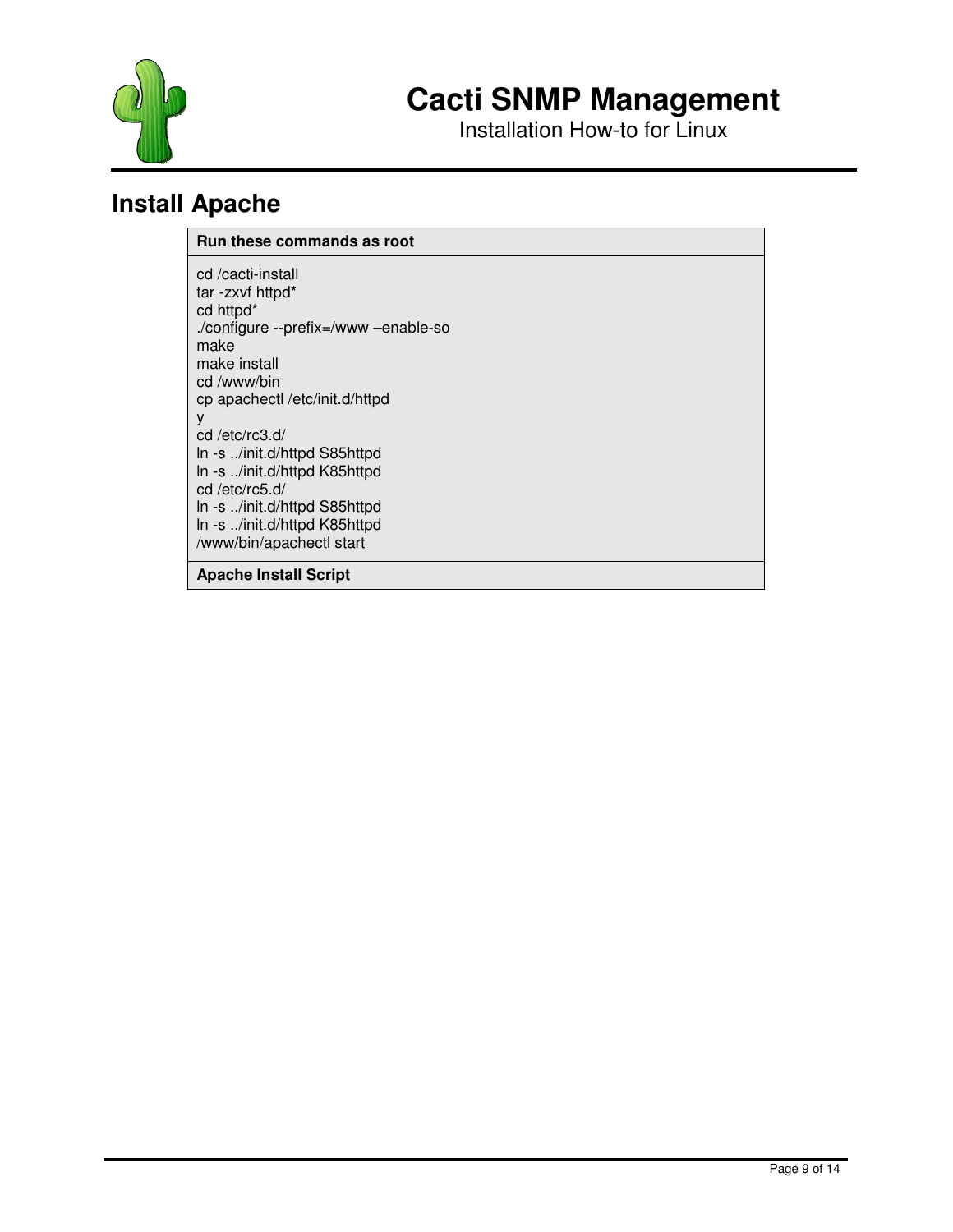

### **Install PHP**

#### **Run these commands as root**

**PHP Install Script**

cd /cacti-install tar -zxvf php\* cd php\* ./configure --prefix=/www/php --with-apxs2=/www/bin/apxs --with-config-filepath=/www/php --enable-sockets --with-mysql=/usr/local/mysql --with-zlibdir=/usr/include –with-gd make make install cp php.ini-dist /www/php/php.ini cp /www/conf/httpd.conf /www/conf/httpd.conf.backup echo ####################### >> /www/conf/httpd.conf echo # Added via Lee Carter's Script >> /www/conf/httpd.conf echo ####################### >> /www/conf/httpd.conf echo AddType application/x-tar .tgz >> /www/conf/httpd.conf echo AddType application/x-httpd-php .php >> /www/conf/httpd.conf echo AddType image/x-icon .ico >> /www/conf/httpd.conf echo DirectoryIndex index.php index.html index.html.var >> /www/conf/httpd.conf service httpd stop service httpd start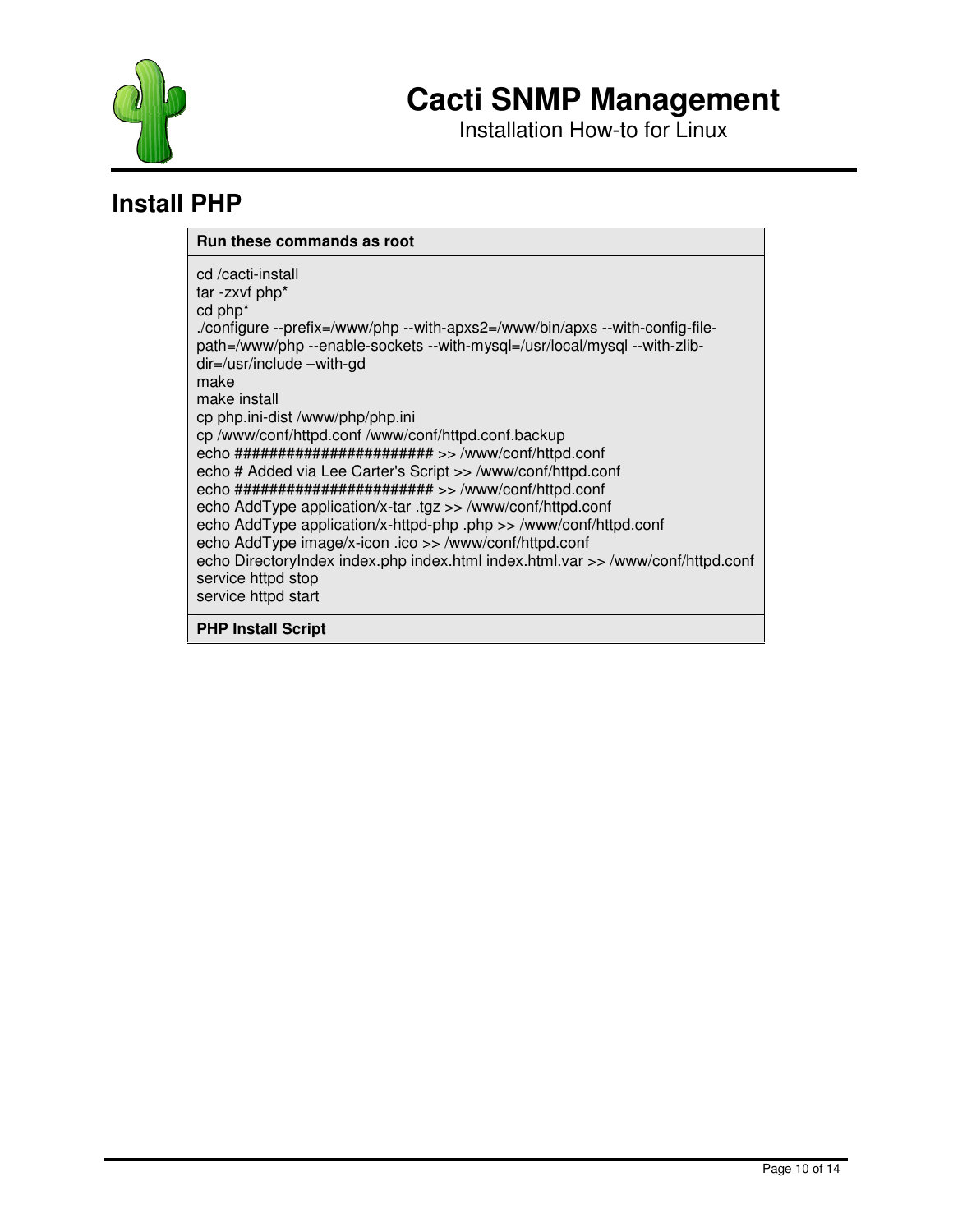

Installation How-to for Linux

## **Configure MySQL**

#### **Run these commands as root**

cd /cacti-install group-add cacti useradd -g cacti cactiuser /usr/local/mysql/bin/mysql mysql> set password for *root@localhost*=password('rootpw'); mysql> create database cactidb; mysql> grant all on cactidb.\* to root; mysql> grant all on cactidb.\* to *root@localhost*; mysql> grant all on cactidb.\* to cactiuser; mysql> grant all on cactidb.\* to *cactiuser@localhost;* mysql> set password for cactiuser@localhost=password('cactipw'); mysql> exit

**MySQL Configure Script**

### **Install RRDTOOL**

#### **Run these commands as root**

cd /cacti-install tar -zxvf rrdtool\* cd rrdtool\* ./configure --prefix=/usr/local/rrdtool make make install

#### **RRDTOOL Install Script**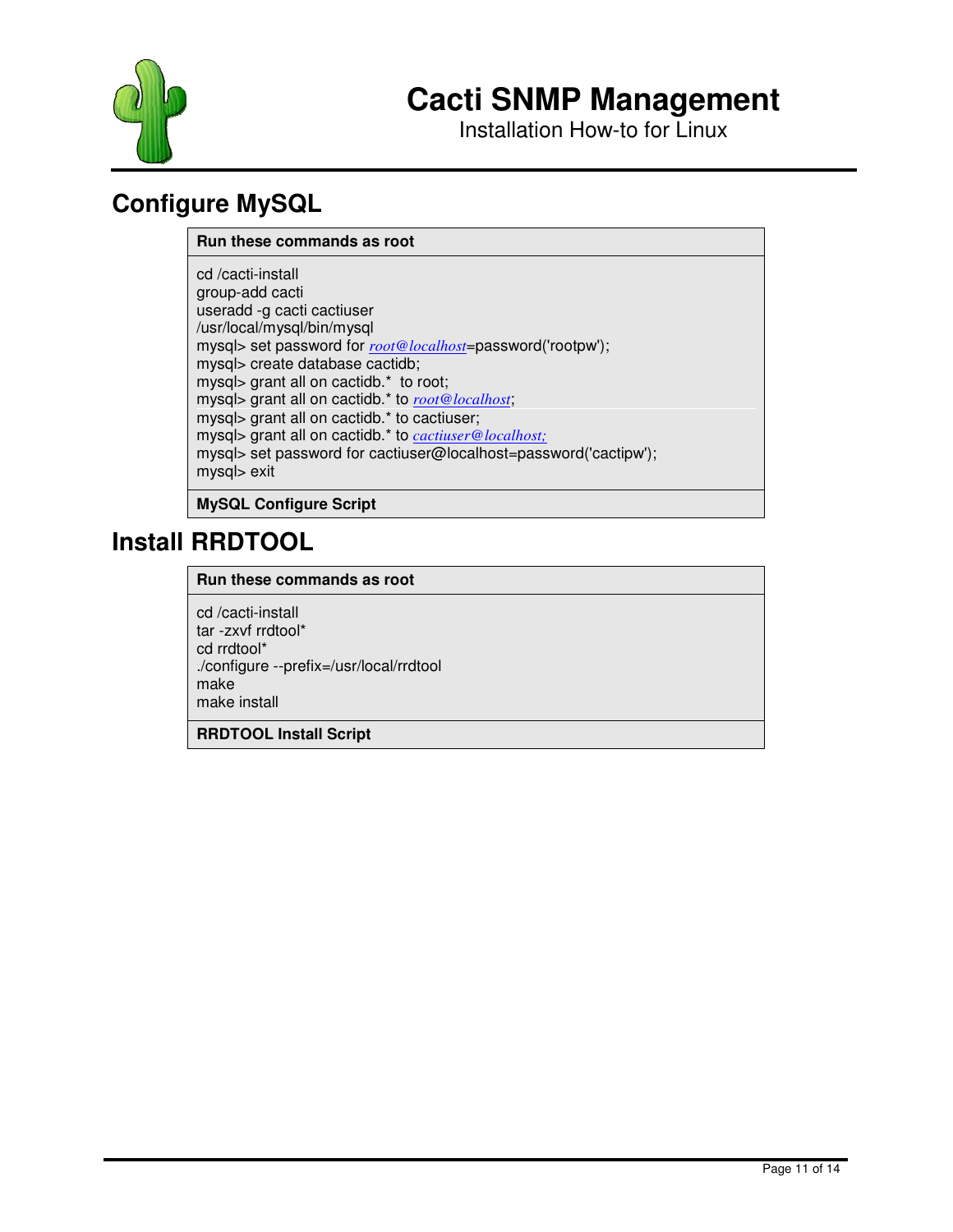



### **Install NET-SNMP**

**Run these commands as root**

cd /cacti-install tar -zxvf net-snmp\* cd net-snmp\* ./configure

**NET-SNMP Install Script Part 1**

At the end of the ./configure script you will be required to go thru a set of prompts to setup snmp on your linux box. Below is an avreviated version of what you will see and what I have used as answers to the questions. If ther is nothing after the : then that means I used the default and simply hit enter.

#### **Setup Menu:**

.

Default Version of SNMP (3): 1 System Contact Information (root@): New Cacti User System Location (Unknown): Data Center Rack 2A1 Location to write logfile (/var/log/snmpd.log): Location to write presistant information (/var/net-snmp):

After you are finished with the configure script that runs. You can continue on to compiling and installing net-snmp.

#### **Run these commands as root**

make

make install

**NET-SNMP Install Script Part 2**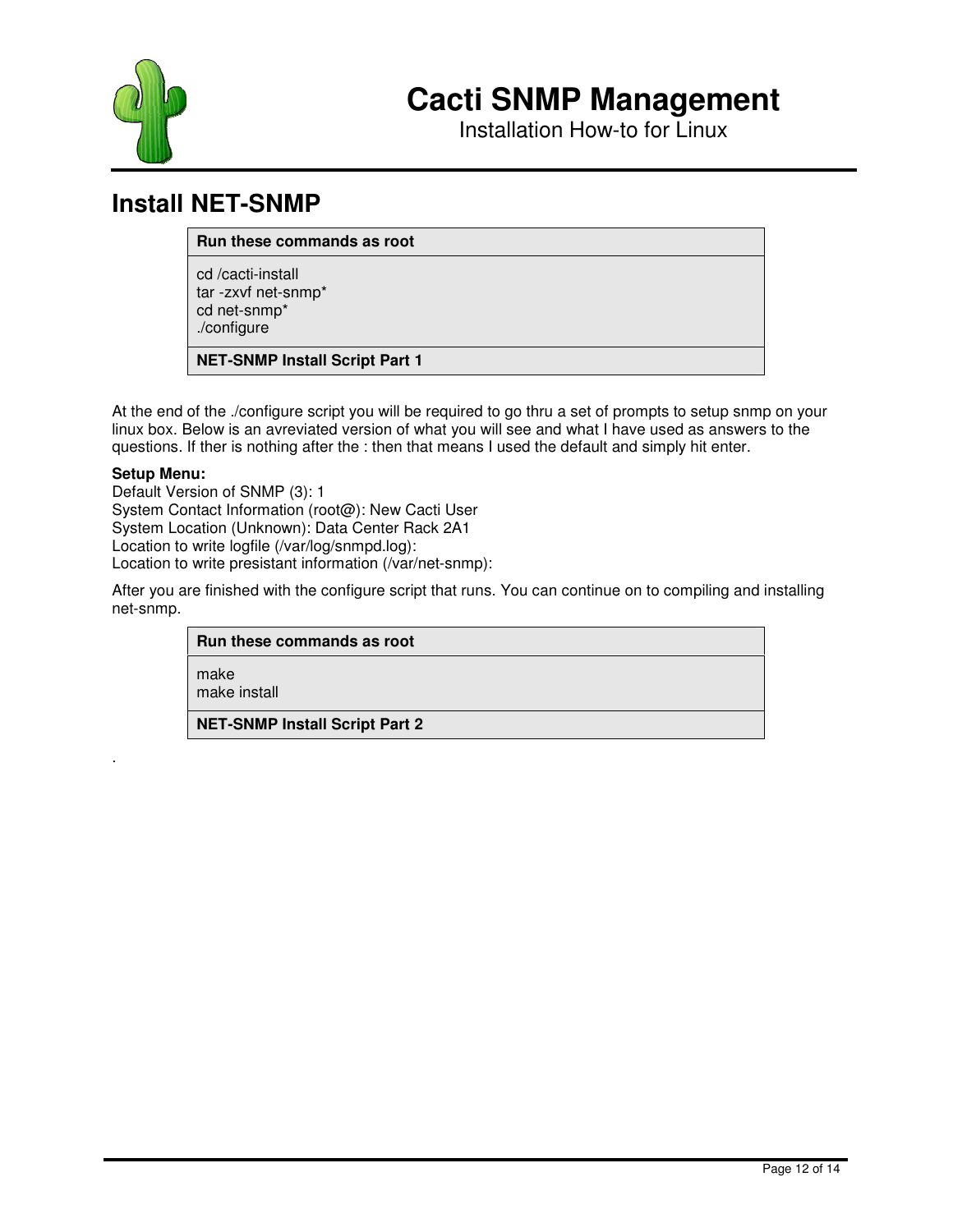

Installation How-to for Linux

### **Install Cacti**

#### **Run these commands as root**

cd /cacti-install cp cacti\* /www/htdocs/ cd /www/htdocs/ tar -zxvf cacti\* mv cacti-0.8.6b cacti/ cd /cacti /usr/local/mysql/bin/mysql --user=root --password=rootpw cactidb < cacti.sql chown -R cactiuser rra/ log/

**Cacti Install Script**

Now edit your /www/htdocs/cacti/include/config.php

The finished product should look like so:

\$database\_defaut = "cactidb"; \$database\_hostname = "localhost"; \$database\_username = "cactiuser"; \$database\_password = "cactipw";

Now add the following line in your /etc/ctrontab

The finished product should look like so:

\*/5 \* \* \* \* cactiuser /www/php/bin/php /www/htdocs/cacti/poller.php > /dev/null 2>&1

NOTE\*\*\* DO NOT RUN THE ABOVE COMMAND. LET THE CRONTAB FILE RUN IT.

If you run the above command as root there will be several files created under ...../rra and ..../log that will now be owned by the user ROOT and your graphs will NOT populate correctly. So the moral is... JUST TYPE IN WHAT YOU SEE ABOVE AND SAVE THE FILES. DONT RUN THEM.